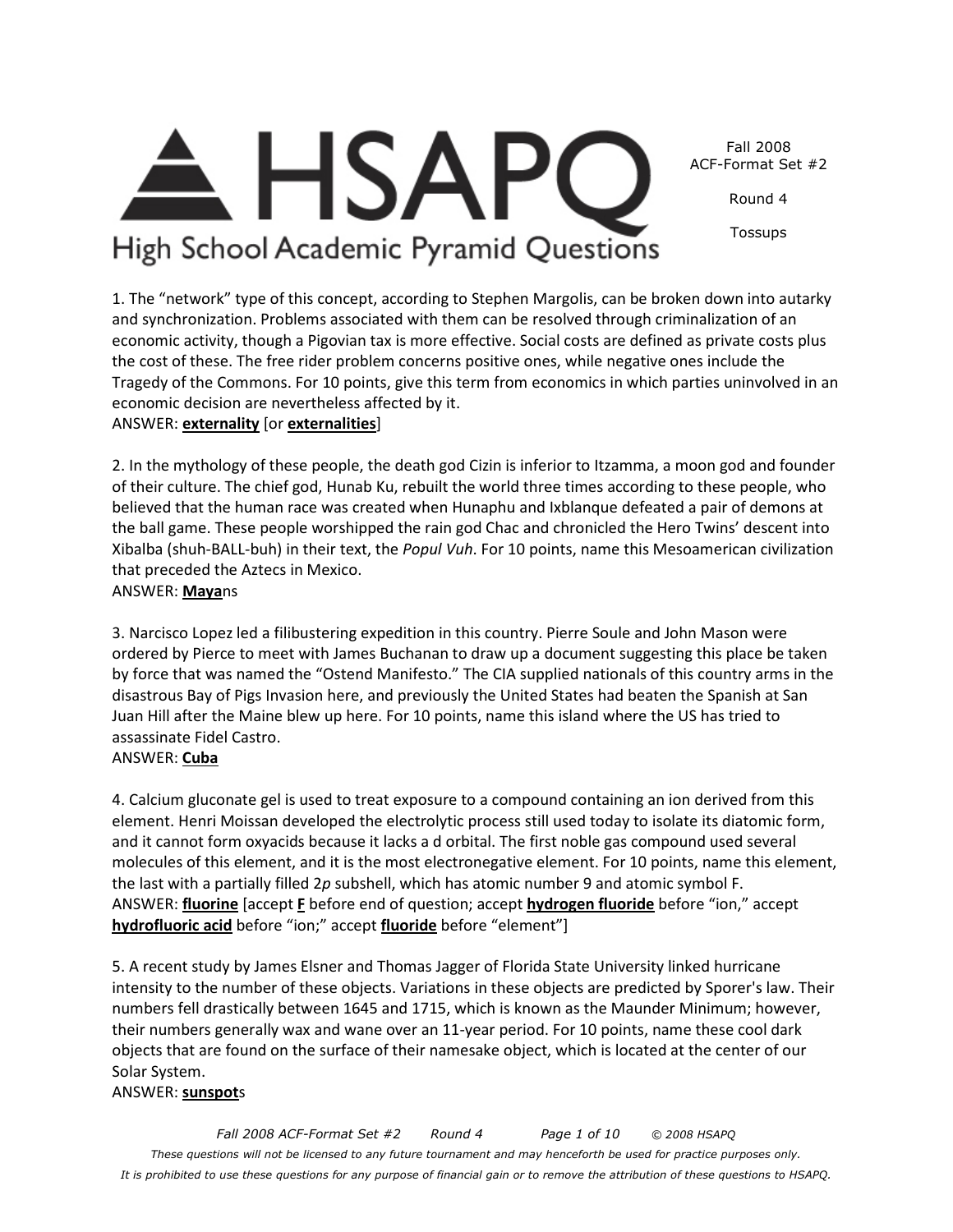6. This artist showed a mass of dockworkers around a wooden pier in *The Last of Old Westminster*, and he painted several depictions of *Old Battersea*. Joanna Hiffernan stands on a wolf-skin rug while wearing the title color in his *White Girl*. He painted a fireworks show at Cremorne Gardens in *The Falling Rocket*, which led him to sue John Ruskin, and his best known work is a profile of a woman in a white bonnet sitting in a chair. For 10 points, name this painter of *Arrangement in Gray and Black*, a portrait of his mother.

#### ANSWER: James Abbott McNeill **Whistler**

7. One leader of these people, Cethshwayo, was a member of the Usuthu and that force defeated the Gqoza group near the lower Tugela River. That leader of these people was defeated at Ulundi, but he had crushed Lord Chelmsford at Isandhlwana. One of its leaders was called to fight for the Mtetwa Empire, and he was killed by his half-brother Dingane. That ruler of these people later led the Mfecane, or "crushing," which so depopulated the area that the Great Trek was able to pass through. For 10 points, name this people of South Africa, led by Shaka. ANSWER: **Zulu**

8. In his first philosophical work, this man argued that Schelling had succeeded in completing Kant's idealism whereas Fichte had failed. He claimed that the "world spirit" hadn't yet reached Africa, and thus that the continent had no history, in his *Lectures on the Philosophy of History*. "Being," "The Doctrine of Essence," and "The Doctrine of Concept" are the three books in his *Science of Logic*, and he considers the concept of "the wrong" in his *Philosophy of Right*. For 10 points, name this German philosopher who wrote *Phenomenology of Spirit*. ANSWER: Georg Wilhelm Friedrich **Hegel**

9. The maid Margaret dresses up like one of the main characters of this play at the behest of the scheming Borachio. Borachio is a follower of Don John, a bastard prince of Aragon who, after arriving at the house of Leonato, seeks to break apart Claudio and Hero. That ploy is broken up eventually after the bumbling judge Dogberry overhears it. For 10 points, name this Shakespeare play in which Don Pedro schemes to get Benedick and Beatrice to fall in love with each other. ANSWER: *Much Ado About Nothing*

10. One work in this form was written by Luis Vaz de Cameos and includes characters like Vasco da Gama, and Adam Mickiewicz's *Pan Tadeusz* is generally recognized as Poland's leading example. Alexander Pope mocked this form in works such as *The Dunciad*, and it was revived in Italy to describe both an "enraged" and "enamored" hero, Orlando. Ancient examples were in dactylic hexamater; a notable one ends with the dragging of Hektor's body during the Trojan War. For 10 points name this form of poetry, presided over in Greek myth by the muse Calliope. ANSWER: **epic** poetry [or national **epic**]

11. The final section of this work recounts how Nimrod's invention of kings led to the construction of the Tower of Babel. In its third section, one character deceives Uriel into showing him the way to the title location. That character invents artillery in its sixth book and proclaims "Better to reign in hell, than serve in heaven" before leading a council in Pandemonium. Attempting to "justify the ways of God to man," for 10 points, name this twelve-book epic poem about "man's first disobedience, and the fruit," by John Milton.

## ANSWER: *Paradise Lost*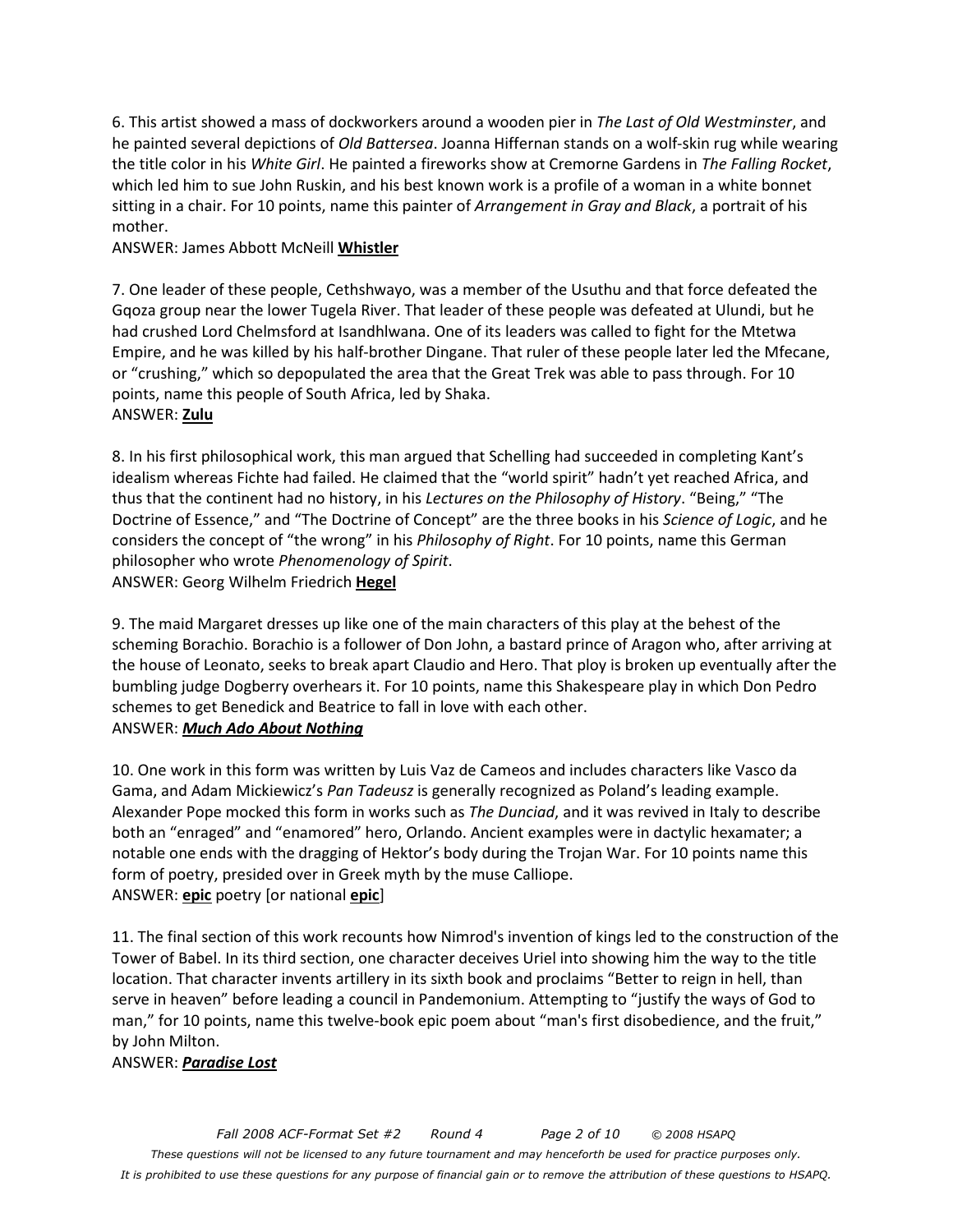12. The Cimarron River empties into a river by this name, and Lake Dardanelle was created on that river. Ravenden is a town in this state with a giant statue of a raven, while more prominent cities include Jonesboro and Fayetteville. The river also passes through Pine Bluff and Fort Smith, and the civil war battle of Pea Ridge was fought in the state by this name. Naming a tributary of the Mississippi river and a state bordered by Oklahoma, Louisiana, Missouri, and Tennessee, for 10 points, identify this name given to the state containing cities like Bentonville and Little Rock. ANSWER: **Arkansas**

13. In this novel's introductory chapter, the narrator discovers a manuscript by Jonathan Pue and is burned by the title object. One character washes off her father's kiss in a stream and refuses to repeat a catechism to Governor Bellingham, whose sister, Mistress Higgins, is a witch. One character, who was thought to be killed by Indians, returns and masquerades as a doctor while trying to find the father of his wife's child. For 10 points, name this novel in which Hester Prynne is forced to wear the title piece of cloth, a work by Nathaniel Hawthorne.

#### ANSWER: *The Scarlet Letter*

14. This man sculpted an egg in his *Beginning of the World*, while his other white marbles include *Leda* and *The White Negress*. A symbol featuring concentric circles flanks an archway in his *The Gate of the Kiss*, which is installed at Târgu Jiu along with *Table of Silence* and a work featuring seventeen stacked rhomboids, *The Endless Column*. Also responsible for *Sleeping Muse*, he attempted to capture movement in a series of marble and bronze ovoid objects. For 10 points, name this Romanian sculptor of *Bird in Space*.

#### ANSWER: Constantin **Brâncuşi**

15. It is theorized that these formations cannot occur in LIPs, and they are arc-shaped and can often create back-arc basins. Seismic action in these regions is confined to the Wadati-Benioff zone, and these areas typically cause orogeny. A similar process to that which dominates these areas occurs when an oceanic plate thrusts over a continental plate, and is called obduction. For 10 points, name these regions in which the oceanic plate goes under the continental plate, causing lots of volcanic activity. ANSWER: **subduction** zones [prompt on **convergent** plate boundary]

16. The protagonist of this novel dreams of two witches killing a child after being lost in a blizzard. This novel climaxes in a chapter titled "Walpurgis Night," where the protagonist successfully pursues Clavdia Clauchat, and contrasts the radicalism of Leo Naptha with the humanism of Settembrini. The protagonist spends seven years in the central location after visiting his cousin Joachim Ziemessen, and finally leaves for the army during World War I. For 10 points, name this novel about Hans Castorp's stay in a Swiss sanatorium, written by Thomas Mann.

## ANSWER: *The Magic Mountain* [or *Die Zauberberg*]

17. Yahtzee's review of this game calls the protagonist a cross between Hitler and Skeletor. The player gets the formula for the Lazarus Vector from Julie Langford, and he must take pictures of dead people to complete the masterpiece of Sander Cohen. The phrase "would you kindly" is used by Frank Fontaine to get the player to kill Andrew Ryan, and Ayn Rand inspired the setting of Rapture, an underwater dystopia. For 10 points, name this game featuring Big Daddies and Little Sisters, the spiritual successor to *System Shock 2*.

ANSWER: *Bioshock*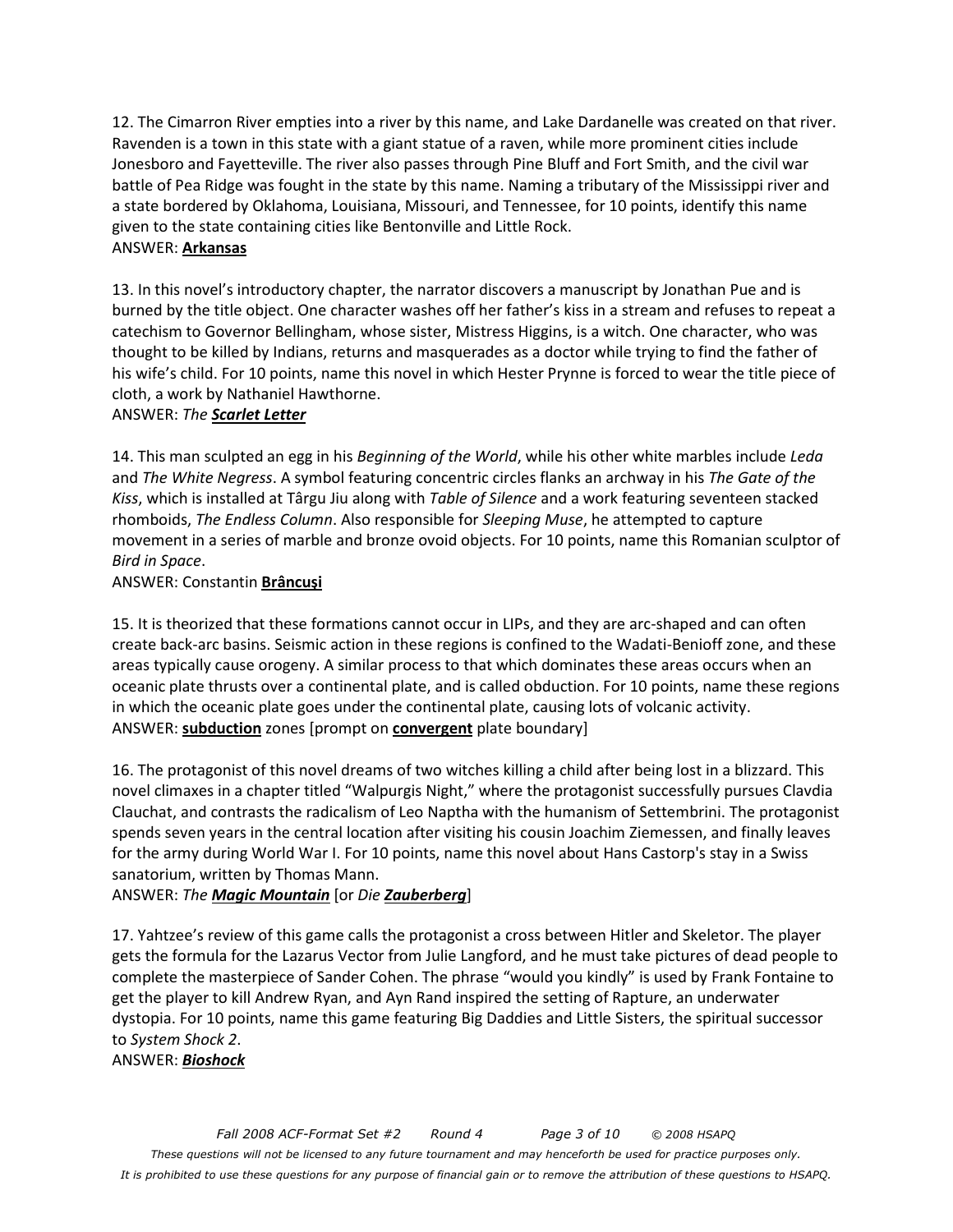18. One split in this party occurred over the leadership of Michael Foot, and Stafford Cripps and George Lansbury were among its members to resign following a split over whether to place sanctions on Italy for invading Ethiopia. It experienced the Winter of Discontent under James Callaghan, while its first prime minister was Ramsay MacDonald and it came to prominence in 1945 with Clement Atlee. For 10 points, name this British political party that found a "third way" under Tony Blair, currently led by Gordon Brown.

#### ANSWER: **Labour** Party

19. MOSFET transistors can be destroyed due to a phenomenon tangentially related to this, known as the triboelectric effect. One effect which has reduced it to almost zero has been observed in graphite, and thermoplastics frequently utilize its namesake welding. Stokes' law describes the force exerted by its fluid analog, and its most common model was actually first described by Coulomb. Minimized by HDTE, nylon, and ball bearings and frequently occurring in static and kinetic varieties, for 10 points, name this force resisting motion involving two surfaces. ANSWER: **friction**

20. In the second part of this work one character saves the economy by introducing paper money and the title character has a son named Euphorion with Helen of Troy. In the first part of this work the protagonist leaves his assistant Wagner and falls in love with a girl whose brother Valentine he kills in a swordfight. After she accidentally kills her mother with a sleeping potion, Gretchen goes insane and refuses to escape with the protagonist. For 10 points, name this tragic German play about the title scholar who traded his soul to Mephistopheles, a work of Johann Goethe. ANSWER: *Faust* [exact answer required]

21. Left-handed helices formed from alternating purine-pyrimidine nucleotides form a type of DNA denoted by this letter. The sex chromosomes of birds and platypuses are denoted by this letter and W. A disk denoted by this letter uses desmin-synemin heteropolymers to keep desmin fibers lined up, and a series of those disks occurs in the I band and is a line denoted by this letter. For 10 points, name this letter, which denotes a line separating adjacent sarcomeres in muscles. ANSWER: **Z** [accept **ZDNA** before "letter"; accept **zigzag** DNA before "letter"]

22. A concerto for this instrument and violin was prepared by Max Schneider from a double harpsichord concerto by Bach, and some versions of this instrument include the dolzaina and heckelphone. In the opening of the *Scene* from *Swan Lake*, this instrument plays the melody, and it is closely related to the English horn. Depicting the duck from *Peter and the Wolf*, for 10 points, name this black conical double reed instrument that is pitched higher than its relative the bassoon. ANSWER: **oboe**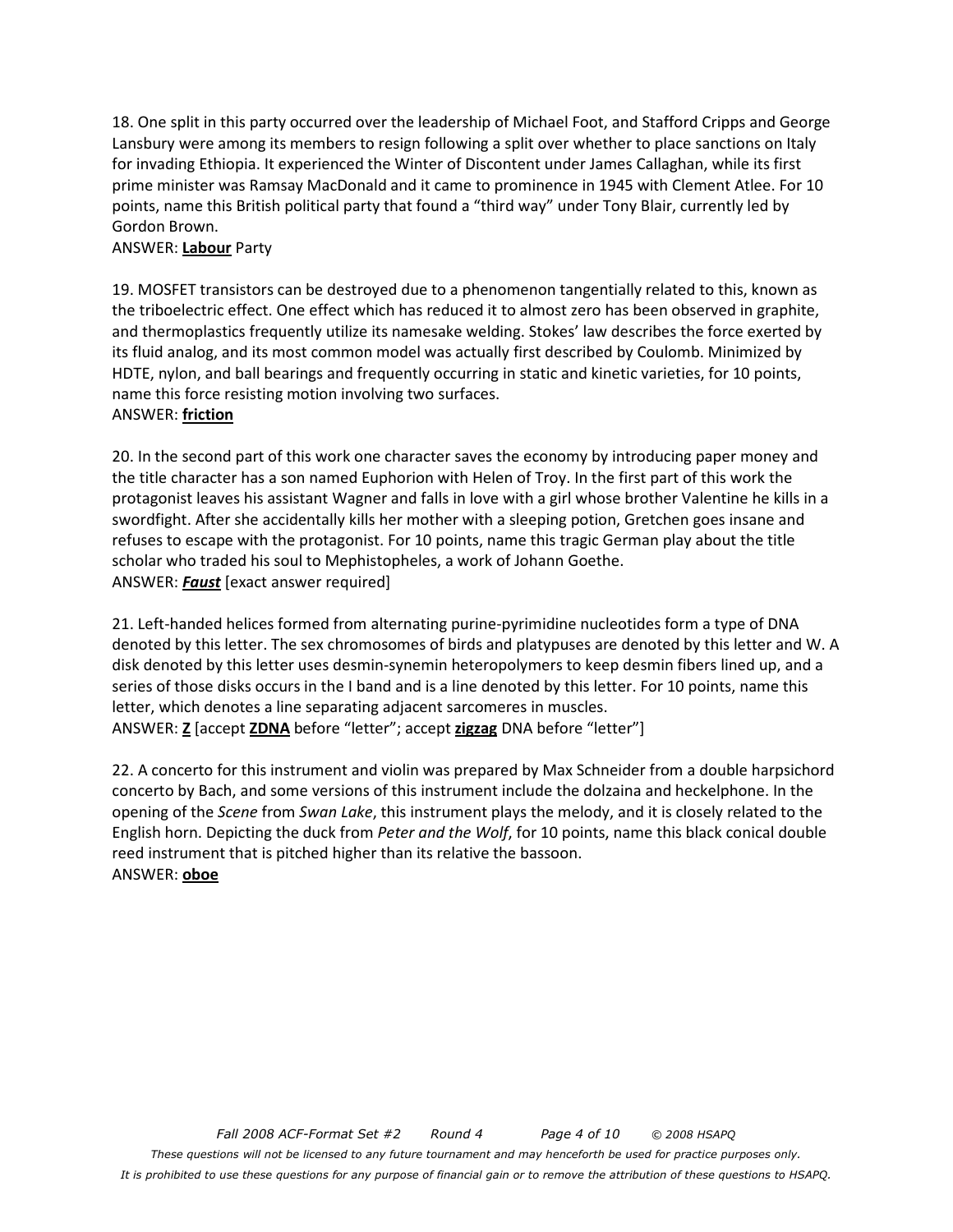Fall 2008 ACF-Format Set #2 Round 4

High School Academic Pyramid Questions

1. He ran as Vice President on the ticket with James Cox, and followed Al Smith as governor of New York. For 10 points each:

[10] Name this president, who succeeded the man who ordered the Bonus Army be put down, Herbert Hoover. He then declared a bank holiday and created two "New Deals."

ANSWER: **F**ranklin Delano **Roosevelt** [prompt on **FDR**; prompt on **Roosevelt**]

[10] During Franklin Roosevelt's presidency, this term came to mean the states like Oklahoma that were affected by a severe drought. It was named for its thick, black storms.

## ANSWER: **Dust Bowl**

[10] This New Deal program hired unmarried men to work on things like fighting forest fires and building flood barriers for thirty dollars a month.

ANSWER: **CCC** [or **C**ivilian **C**onservation **C**orps]

2. Its four walls are covered by a kiswa, or curtain, and just outside this structure is the Zamzam Well. For 10 points each:

[10] Name this structure built by Ibrahim.

ANSWER: **Ka'aba** [prompt on **Black Box**]

[10] The Ka'aba is located in this city, the holiest city in Islam, to which pilgrims make a hajj.

ANSWER: **Mecca** [or **Makka** al-Mukarramah]

[10] Circling the Ka'aba seven times and kissing the Hajar Assad, if possible, is part of this ritual of the hajj.

ANSWER: **tawaf**

3. The asthenosphere and lower portion of the lithosphere are found in this layer of the earth. For 10 points each:

[10] Name this molten layer of the Earth, which lies below the crust.

ANSWER: **mantle**

[10] The mantle is separated from the crust by this discontinuity, named after a Croatian scientist. ANSWER: **Moho**rovicic discontinuity

[10] Keith Bullen came up with this name for the lower part of the mantle, just above the Gutenberg discontinuity.

ANSWER: **D''** [or **D double prime**]



Bonuses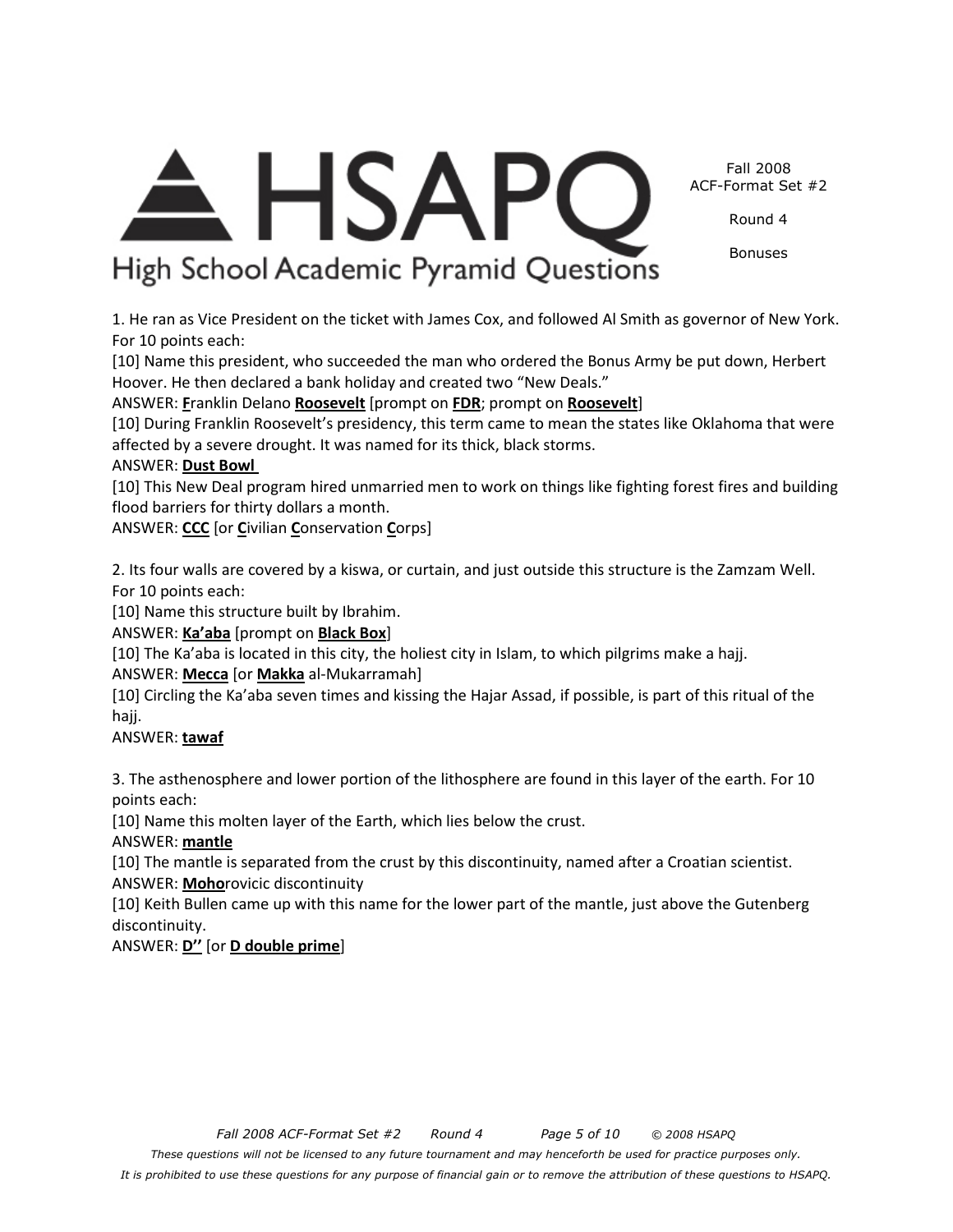4. The organ of Corti is found in this structure. For 10 points each:

[10] Name this snail-shaped organ that turns the movements of the ear bones into nerve impulses.

ANSWER: **cochlea**

[10] The cochlea works via this type of cell, whose motion converts sound waves into nerve impulses. ANSWER: **hair** cells

[10] The ossicle located closest to the cochlea is this one, paired with the anvil and hammer, that attaches to the "oval window" near the cochlea.

## ANSWER: the **stirrup** [or **stapes**]

5. The following rivers have something in common: they're all in China. For 10 points each:

[10] This river rises on the Tibetan Plateau and flows into the Yellow Sea across northern China. Its history of flooding the North China Plain has led to its name "China's Sorrow."

## ANSWER: **Huang He** [or **Huang Ho**; or **Yellow** River]

[10] The longest river in Asia, this river also rises in the Tibetan Plateau from the Ulan Moron River, and the Qin Mountains lie between this river and the Huang He.

## ANSWER: **Yangtze** [or **Chang Jiang**; or **Ch'ang Chiang**]

[10] This river rises in the Ch'ang-pai Mountains and its name is derived from the words for duck and greenish blue. It forms the northwestern boundary between North Korea and China.

ANSWER: **Yalu** [or **Ya-lu Chiang**; or **Yalu Jiang**; or **Amnok-kang**]

6. Name these various methods of gas exchange in different animals, for 10 points each:

[10] Atelectasis refers to the collapse of these sac-like structures, the primary sites of gas exchange with blood in many respiratory systems. These structures make up the lungs.

## ANSWER: **alveoli** [or **alveolus**]

[10] Arachnids possess these respiratory structures whose alternating air pockets and hemolymph-filled tissue give them their nickname and distinctive appearance.

## ANSWER: **book lung**s

[10] Echinoderms utilize this unique network which functions in feeding, excretion, and gas exchange. The most visible extensions of this system are tube feet.

## ANSWER: **water vascular system**

7. In the first of these the narrator "thought once how Theocritus had sung." For 10 points each:

[10] Name this collection of poems, the forty-third of which asks "How do I love thee? Let me count the ways."

## ANSWER: *Sonnets from the Portuguese*

[10] This author of *Aurora Leigh* wrote *Sonnets from the Portuguese*.

ANSWER: **E**lizabeth Barrett **Browning** [prompt on **Browning**]

[10] One of Elizabeth Barrett Browning's first literary efforts was translating this Aeschylus play about a Titan's punishment for giving fire to humanity.

## ANSWER: *Prometheus Bound* [or *Prometheus Desmotes*]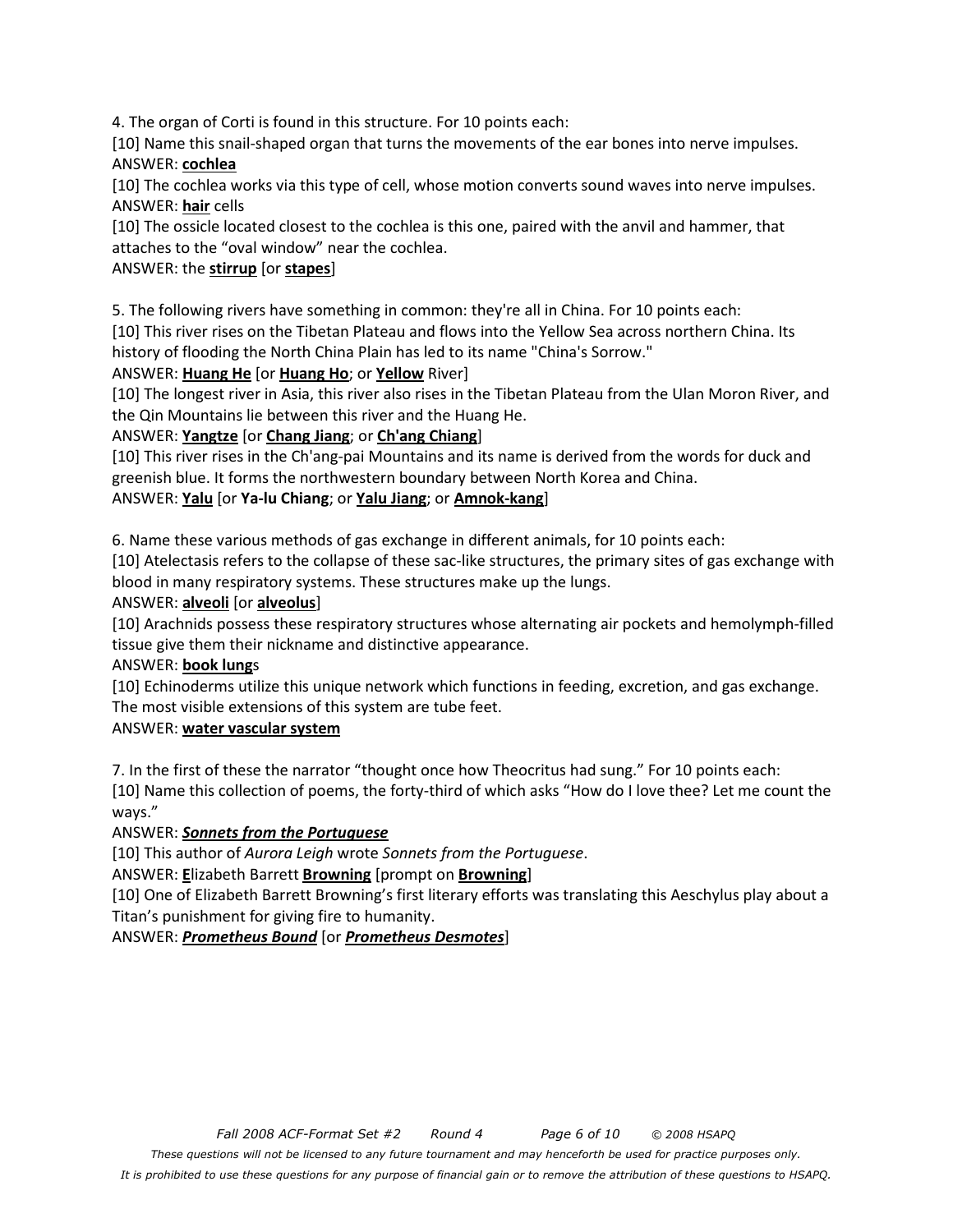8. He nominally became heir to the French throne with the Treaty of Troyes, and he faced a rebellion from Henry Percy and Owain Glyndwr. For 10 points each:

[10] Name this king of England.

ANSWER: **Henry V** [prompt on **Henry**]

[10] Henry defeated the forces of France's Charles VI at this battle of the Hundred Years' War that featured a victory won with the help of the English longbow.

#### ANSWER: Battle of **Agincourt**

[10] Henry's son, Henry VI, secured an end to the war by marrying this niece of Charles VII. She led the Lancastrian forces during the Wars of the Roses until being captured at Tewkesbury.

#### ANSWER: **Margaret of Anjou** [prompt on **Margaret**]

9. The only woman in the group was Germaine Tailleferre, and one work by a member depicts a train and is entitled *Pacific 231*. For 10 points each:

[10] Name this group of composers that included Honegger and the composer of *The dialogue of the Carmelites*, as well as Darius Milhaud, Georges Auric, and Louis Durey.

ANSWER: Les **Six** [or The **Six**]

[10] Les Six were all from this nation, which was where Jean-Baptiste Lully died from conducting his *Te Deum*. Other composers from here include Georges Bizet.

#### ANSWER: **France**

[10] This other French composer used a prelude by Bach as the accompaniment to a singer in his *Ave Maria*, and he also composed the *Funeral March for a Marionette* and the opera *Faust*. ANSWER: Charles **Gonoud**

10. The speaker of this poem hears "time's winged chariot hurrying near." For 10 points each: [10] Name this *carpe diem* poem which begins "Had we but world enough, and time, / This coyness, lady, were no crime."

## ANSWER: "**To His Coy Mistress**"

[10] This author of "A Horation Ode Upon Cromwell's Return From Ireland," the one-time secretary to Milton, wrote "To His Coy Mistress."

#### ANSWER: Andrew **Marvell**

[10] Marvell wondered "how vainly men themselves amaze / to win the palm, the oak, or bays" in a poem named for this location. Another of his poems is named "The Mower, against" these. ANSWER: **garden**s

11. The unit for this measurement had to be renamed because it conflicted with "meter." For 10 points each:

[10] Name this measurement of concentration equal to the moles of the dissolved substance over the kilogram of the solvent it's dissolved in.

## ANSWER: **molality**

[10] Molality is less-frequently used than this other measure of concentration, which takes into consideration the liters of solution.

#### ANSWER: **molarity**

[10] One colligative property which uses molarity instead of molality is this one, which is the threshold when red blood cells lyse. It is the pressure caused by water transfer.

## ANSWER: **osmotic pressure**

*It is prohibited to use these questions for any purpose of financial gain or to remove the attribution of these questions to HSAPQ.*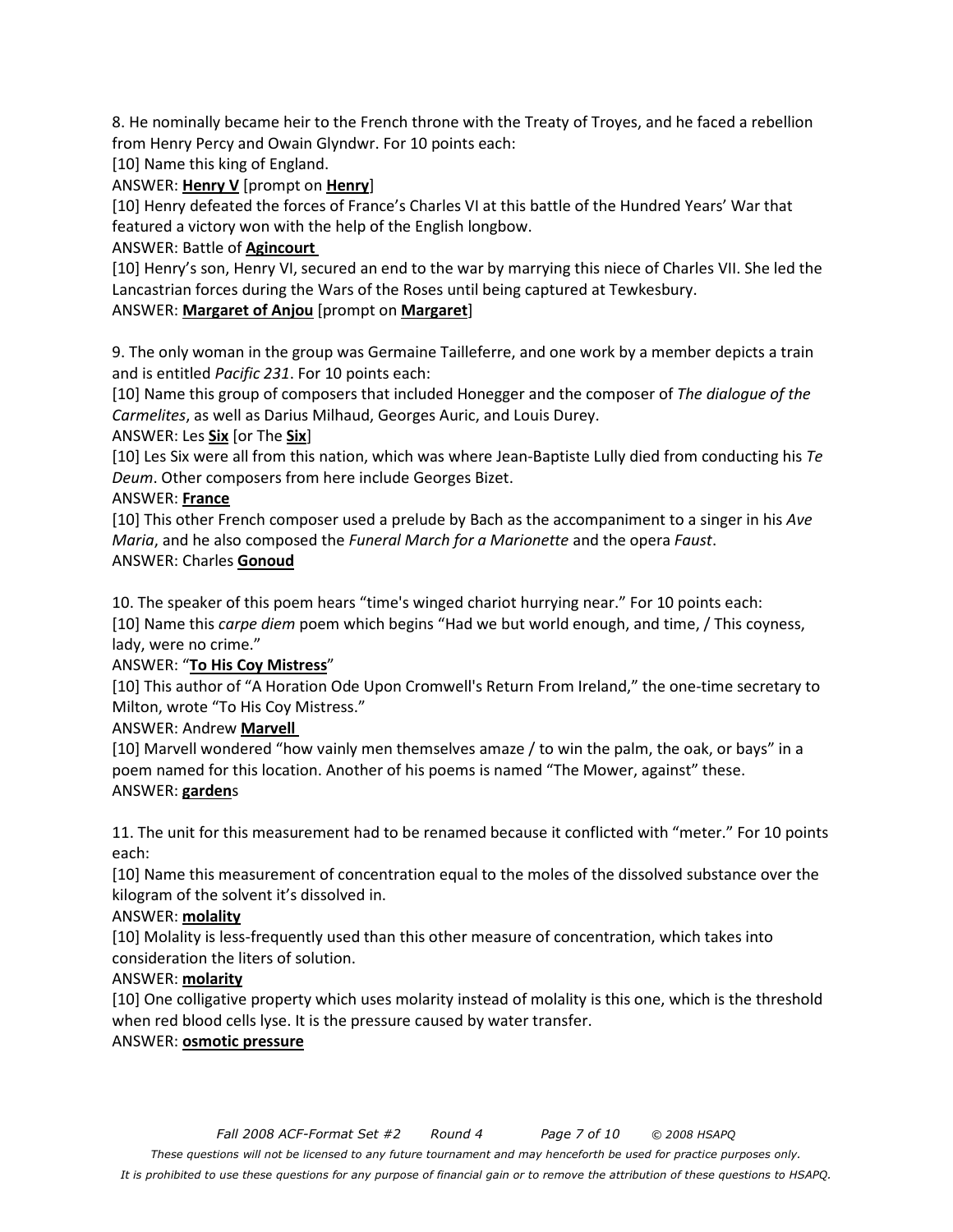12. The following organizations attempted to unite the Communist countries of the world. For 10 points each:

[10] Officially ended in 1991, this treaty created a mutual-defense organization for the Eastern Bloc nations. Albania withdrew from it in 1968.

## ANSWER: **Warsaw Pact**

[10] Created in 1949, this organization attempted to coordinate econmic development in the Eastern Bloc, and it encouraged specializing the economies of its member nations.

## ANSWER: **Comecon** [or **Council for Mutual Economic Assistance**; or **Organization for International Economic Cooperation**]

[10] This organization was dissolved by Stalin in 1943 to foster trust with his western allies. It attempted to spread communist revolutions worldwide.

## ANSWER: **Comintern** [or **Communist International**; or **Third International**]

13. Name these figures important in the Titanomachy, for 10 points each.

[10] Along with the Cyclopes, these hundred-handed, fifty-headed children of Gaia were freed from Tartarus to assist the Olympians, but had earlier been banished by Uranus for their ugliness.

## ANSWER: **Hecatonchires**

[10] This mother of the gods was the wife and sister of Cronus and hid Zeus in a cave in Mount Ida so that he would not suffer the fate of being swallowed by Cronus like his siblings.

## ANSWER: **Rhea**

[10] This goat-figure suckled Zeus and broke off one of her horns to feed him. Some traditions hold that her skin was the basis for the aegis.

## ANSWER: **Amalthea**

14. A poem about this place urges the reader to "arise with me, and be born." For 10 points each:

## [10] Name this place whose "Heights" name the seminal poem from *Canto General*.

## ANSWER: **Macchu Picchu** [accept "The **Heights of Macchu Picchu**"]

[10] This poet wrote the *Elemental Odes* and *Twenty Love Poems and a Song of Despair* in addition to *Canto General*.

ANSWER: Pablo **Neruda** [or Neftali Ricardo **Reyes** Basoalto]

[10] Neruda hails from this country, whose other famous writers include Gabriela Mistral and Jose Donoso.

## ANSWER: **Chile**

15. Name these linguistic features that modern English does not have, for 10 points each.

[10] This feature is so prominent in the southern African Khoisan tongues that those languages are sometimes known for this sound, produced by rapidly inhaling air around the tongue.

# ANSWER: **click**s

[10] Written in Old English as a vertical line with a semicircle on the right, this archaic letter represented the sound now written as "t-h."

## ANSWER: **thorn**

[10] Many Indian languages place meaning on this feature, eliminated from the ancestors of English by Grimm's Law, which consists of a puff of air after a consonant such as "d."

## ANSWER: **aspiration**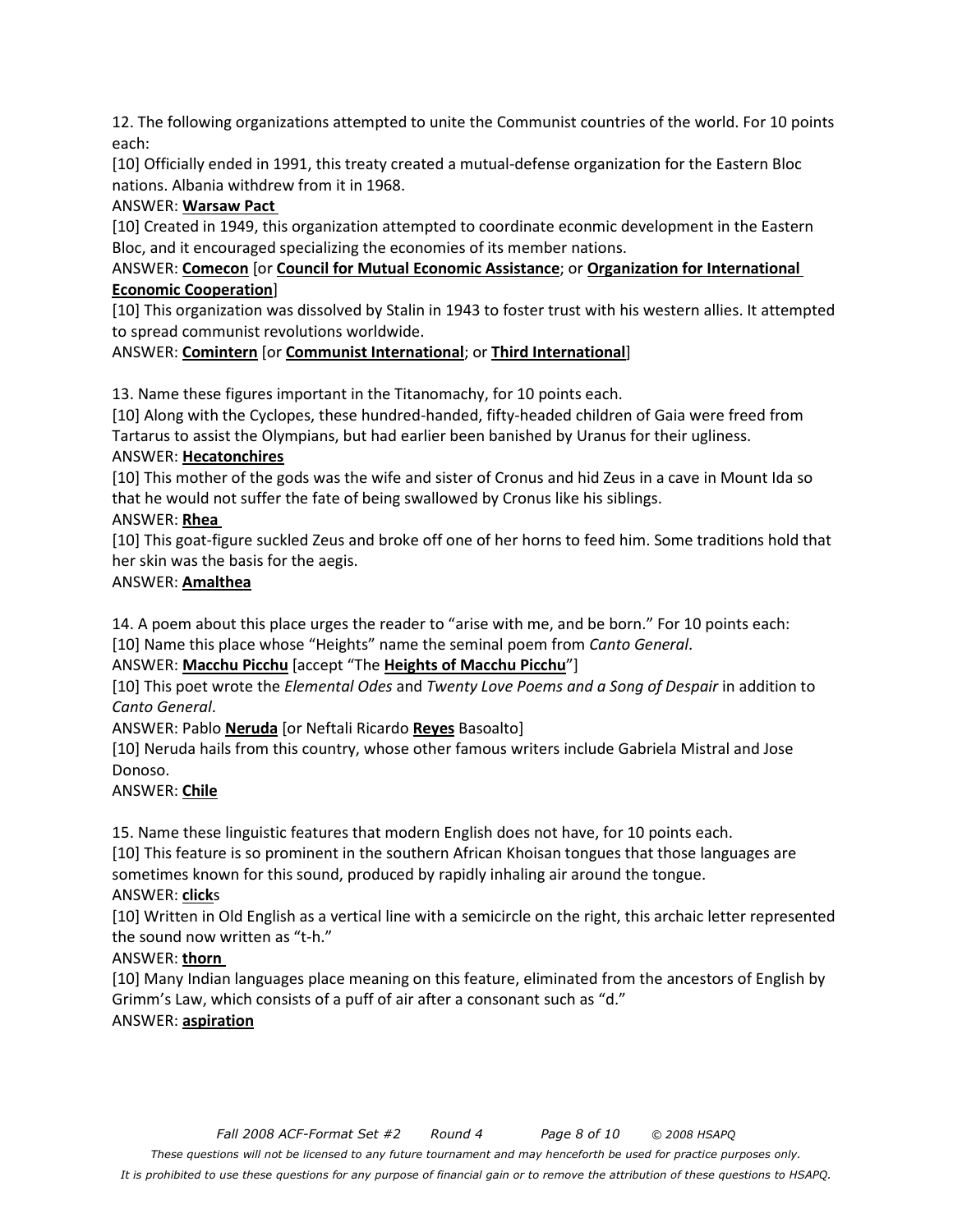16. When these have a solid metallic core, they become electromagnets. For 10 points each: [10] Name these objects, which are basically coils of wire.

## ANSWER: **solenoid**s

[10] This man's namesake "coil" is a resonant transformer that produces alternating current. This Serbian-American later went crazy and tried to invent a death ray.

## ANSWER: Nikola **Tesla**

[10] This law shows that there can be a positive or negative sign in Faraday's law, and it gives the direction of the EMF and current resulting from induction.

## ANSWER: Heinrich **Lenz**'s Law

17. The landlord Nikolai Petrovich finally gets up the nerve to marry the Fenichka. For 10 points each: [10] Name this novel in which Arkady Kirsanov befriends Bazarov.

## ANSWER: *Fathers and Sons* [or *Ottsy i Deti*]

[10] This Russian author of *Rudin* and *On the Eve* wrote *Fathers and Sons*.

ANSWER: Ivan Sergeyevich **Turgenev**

[10] Bazarov picks up this philosophical belief in nothing, popular among Russian anarchists.

## ANSWER: **nihilism**

18. The downturn in the economy has hurt several economies worldwide. For 10 points each: [10] This cash-strapped Asian country requested for a loan from the IMF in order to pay off its \$5 billion worth sovereign debt. It is currently led by Asif Zardari.

## ANSWER: Islamic Republic of **Pakistan**

[10] This East Asian nation saw upwards of twenty-five percent annualized inflation and a rapid decline in its stock market, which is based in Ho Chi Minh City.

## ANSWER: Socialist Republic of **Vietnam**

[10] Times are better in Africa. The EAC, COMESA, and SADC announced the creation of a trade bloc in a summit in this country's capital at Kampala.

## ANSWER: Republic of **Uganda**

19. A topless woman holding a tricolor and a boy firing a pistol in the air are at the center of this painting. For 10 points each:

[10] Name this painting depicting the 1830 revolution in France, which also contains the finest depiction of a man in a tophat wielding a shotgun in all of art.

## ANSWER: *Liberty Leading the People*

[10] This painter of *The Barque of Dante* and *The Death of Sardanapalus* painted *Liberty Leading the People*.

## ANSWER: Eugene **Delacroix**

[10] A Turkish soldier on a rearing black horse is helping to perpetrate the title atrocity on some emaciated-looking Greeks in this Delacroix painting.

## ANSWER: *Massacre at Chios*

*It is prohibited to use these questions for any purpose of financial gain or to remove the attribution of these questions to HSAPQ.*